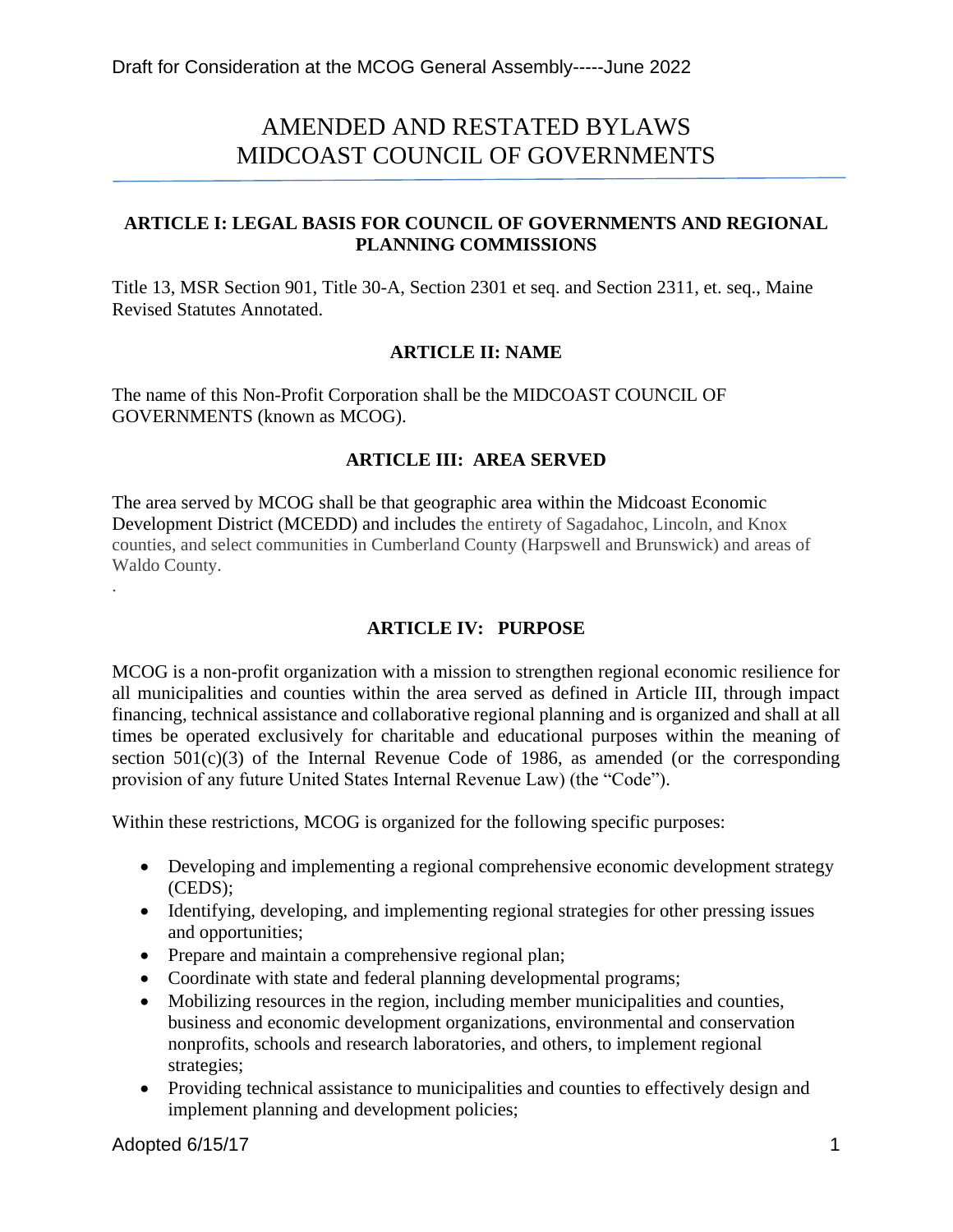- Advocating at the state level for policies and funding that support regional and local planning and development strategies;
- Exercising other such powers as member municipalities, the state, and counties may delegate; and
- To conduct any other activities that may be necessary, useful, or desirable for the furtherance or accomplishment of the foregoing purposes, provided that those activities would not endanger the MCOG's not-for-profit or tax-exempt status.

# **ARTICLE V:MEMBERSHIP AND REPRESENTATION**

# **Section 1. Eligibility for membership.**

Membership to MCOG is open to any municipality and County in the jurisdictional area established by the US Department of Commerce, Economic Development Administration as the Midcoast Economic Development District as defined in Article III, as well as parts of Waldo County as designated by the State.

Municipal officers are those select board members, councilors and mayors as defined in Title 30- A, M.R.S. Section 2323.

## **Section 2. Dues Assessment.**

Member municipalities will be assessed annual dues. Dues will be proposed annually by the Executive Committee and approved by the General Assembly. The amount to be paid by each member shall be adopted in sufficient time to allow an appropriation to be made. Membership fee, or dues, so adopted shall be for the ensuing MCOG fiscal year. Counties may choose to pay dues for the membership of each of their member municipalities; in so doing, each municipality and the county shall be members of MCCOG.

The failure of a member to appropriate and pay the amount duly adopted, terminates its membership.

## **Section 3. Membership Application/Withdrawal.**

Application for membership or withdrawal from MCOG shall be made by formal resolution adopted by the governing body requesting consideration. The Executive Committee may vote to suspend any member for failure to pay its annual dues assessment/membership criteria of the MCOG.

#### **Section 4. Representatives**

The municipal officers of each member, as defined in Section 1 above, shall appoint two Representatives to the General Assembly, plus one Representative for every 10,000 population or fraction thereof exceeding one-half of that number over 10,000 population, determined by the latest decennial census.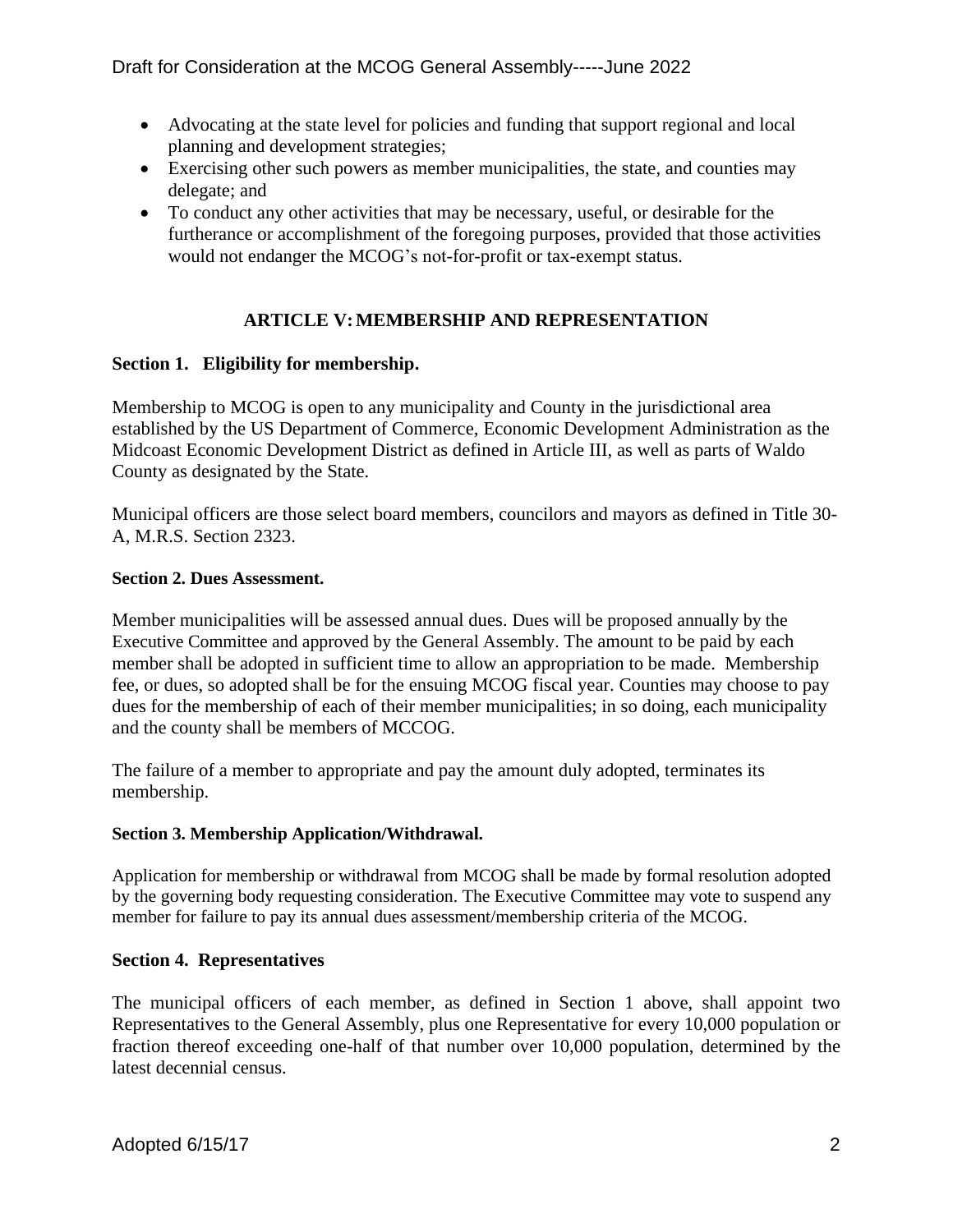# Draft for Consideration at the MCOG General Assembly-----June 2022

At least one representative for each municipality regardless of size must be a municipal officer or a designee elected by a majority vote of the municipal officers. This designee serves at the will of the municipal officers. All other representatives shall serve for terms of two years and may be removed by the municipal officers for cause after notice and hearing. A permanent vacancy shall be filled for the unexpired term in the same manner as a regular appointment.

Each member county within the MCOG area shall have two Representatives to the General Assembly to be appointed by the county commissioners.

#### **Section 5. Reimbursement**

Representatives shall not be remunerated for their services but may be reimbursed upon approval of the Officers of the MCOG for expenses incurred in the transaction of MCOG activities or business.

## **ARTICLE VI: GENERAL ASSEMBLY**

#### **Section 1. Purpose**

The General Assembly is the primary policy making body of the Council. It is comprised of the Official Representatives of members municipalities and counties.

#### **Section 2. Duties and Functions**

The duties and functions of the General Assembly include:

a. Election of officers and representatives to the Board of Directors.

b. Adoption of the annual MCOG budget and the dues assessment for all full members.

c. Adoption and amendment of MCOG Bylaws.

d. Establishment of policy guidelines for the Board of Directors and policy changes necessary to accommodate changes in the MCOG region.

#### **Section 3. Meetings of the General Assembly**.

a**. Regular Meetings.** The General Assembly shall meet at least twice per year at a time and place determined by the President. The annual budget shall be adopted no later than June 30 of each year.

b. **Special Meetings.** Special meetings may be called by the President, by a majority vote of the Board of Directors, or by request of 25 percent of the official representatives.

c. **Notice of Meetings.** A minimum of seven (7) days' notice in writing or by electronic means is required for all meetings of the General Assembly.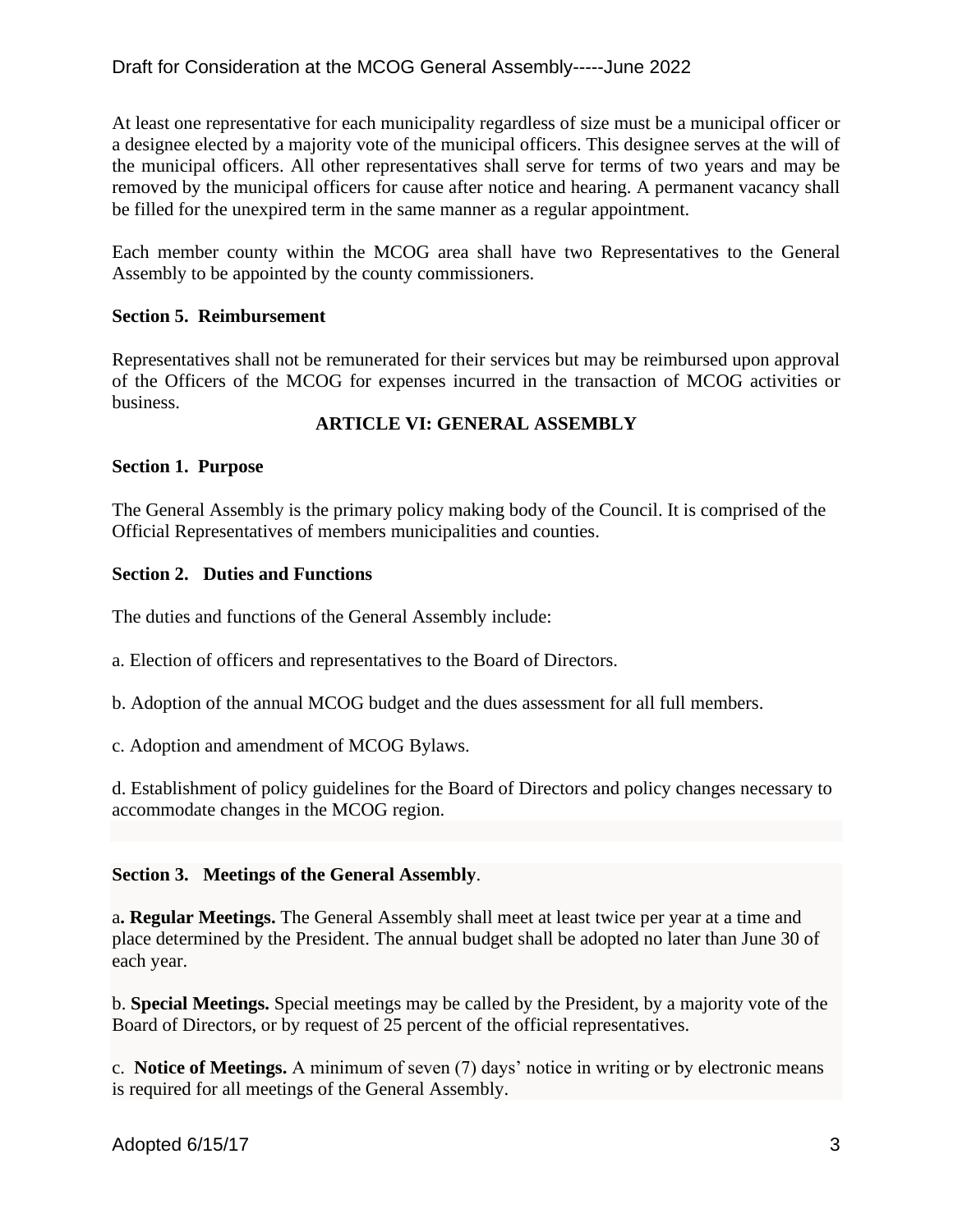d. **Voting.** Each official representative shall be entitled to one (1) vote. A simple majority of the official representatives to the General Assembly, in attendance and eligible to vote, shall constitute a valid vote.

e. **Quorum.** At least twenty-five percent (25%) of the official representatives shall be present to constitute a quorum for the transaction of business at meetings of the General Assembly.

# **ARTICLE VII:. BOARD OF DIRECTORS**

#### **Section 1. Board of Directors**

The Board of Directors of MCOG shall include a minimum of nine (9) directors and a maximum of twelve (17) directors in addition to the four officers representing the diversity of the region (a minimum of thirteen (13) and a maximum of sixteen (16) voting Directors in total including officers), including inland and coastal communities, large and small, east and west, counties and municipalities. The Directors are appointed by the General Assembly and must be members of the General Assembly. Directors serve for a term of one year or until their successors are elected. Elections may be by a show of hands or written ballot. A majority vote of those members of the General Assembly present and voting is needed to elect.

#### **Section 2. Duties and Functions**

The Board of Directors is the policy implementing body of MCOG. Its duties and functions include:

- a. To act on behalf of the General Assembly in conducting the business of the corporation.
- b. To appoint, fix the salary of, and remove for cause the Executive Director.
- c. To propose an annual work plan and budget to the General Assembly.
- d. To consider and recommend action on regional policies, a strategic plan, and other studies or plans.
- e. To set annual membership criteria.
- f. To set fees for services rendered to member and non-member municipalities.
- g. To oversee the receiving, holding, and disbursing of funds of MCOG.
- h. To provide for an annual audit.
- i. To exercise such municipal powers as may be delegated to MCOG by any of its members.
- j. To create committees from time to time as it deems appropriate.

## Adopted 6/15/17 4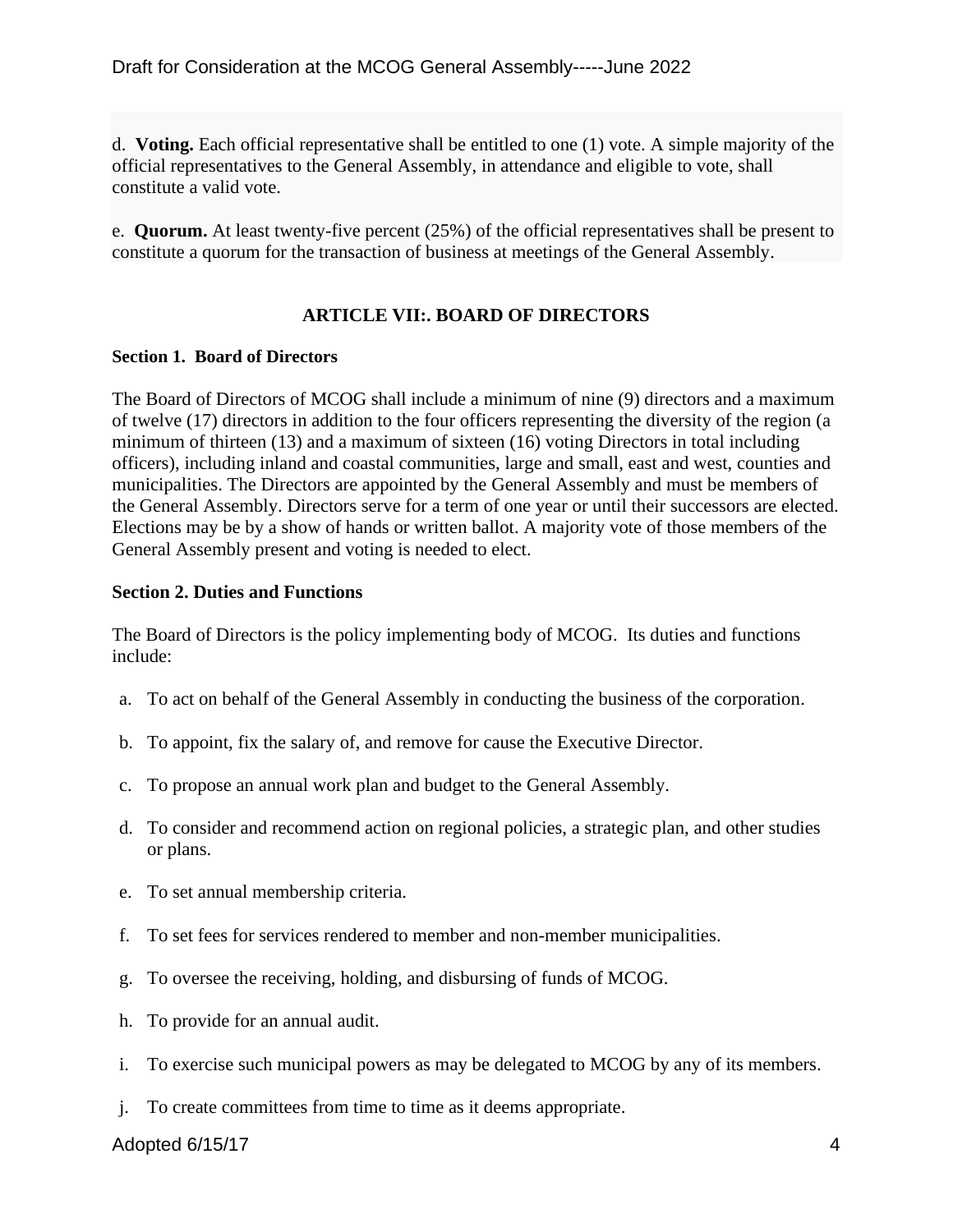k. To establish annual dues structure**.**

#### **Section 3. Officers**

- a. The officers of the MCOG consist of a President, Vice-President, Treasurer and Secretary. Each officer shall serve as a voting member of the Board of Directors. These officers serve as the officers for both the General Assembly and of the Board of Directors.
- b. Officers are elected by the General Assembly and serve for a term of one year or until their successors are elected. Elections may be by a show of hands or written ballot. A majority vote of those members of the General Assembly present and voting is needed to elect.
- c. The President of the MCOG presides over the meetings of the General Assembly and the Board of Directors. In the absence of the President, the Vice-President presides. In the absence of the Vice-President, the next highest-ranking officer presides; the Treasurer, then the Secretary.
- d. The Treasurer is responsible for care and custody of all the funds and securities of the MCOG to ensure that they are deposited in the name of the MCOG in the bank or banks as the Board of Directors may direct. The Treasurer must provide a report of the finances at each Board of Directors meeting and at the annual meeting of the General Assembly. The Treasurer is responsible for the disbursement of funds as is required to pay for the operations of the MCOG. The Treasurer may direct the Executive Director to undertake the disbursements. The Executive Director must consult with the Treasurer in preparation of the proposed work plan and budget.
- e. The Secretary is responsible for keeping the minutes of the Board of Directors and General Assembly meetings. The Board of Directors may delegate this duty to the Executive Director.
- f. The Board of Directors may fill any vacancy in any office until the next Annual Meeting.

## **Section 4. Meetings of the Board of Directors**

- a. **Regular Meetings.** The Board of Directors shall meet a minimum of eight (8) times per year or at the call of the President, at the direction of the General Assembly, or upon request of one-third of the members of the Board.
- b. **Notice of Meetings.** A minimum of seven (7) days' notice in writing or by electronic means is required for all meetings of the Board of Directors.
- d. **Voting.** Each official representative shall be entitled to one (1) vote. A simple majority of the official representatives to the Board of Directors in attendance and eligible to vote, shall constitute a valid vote.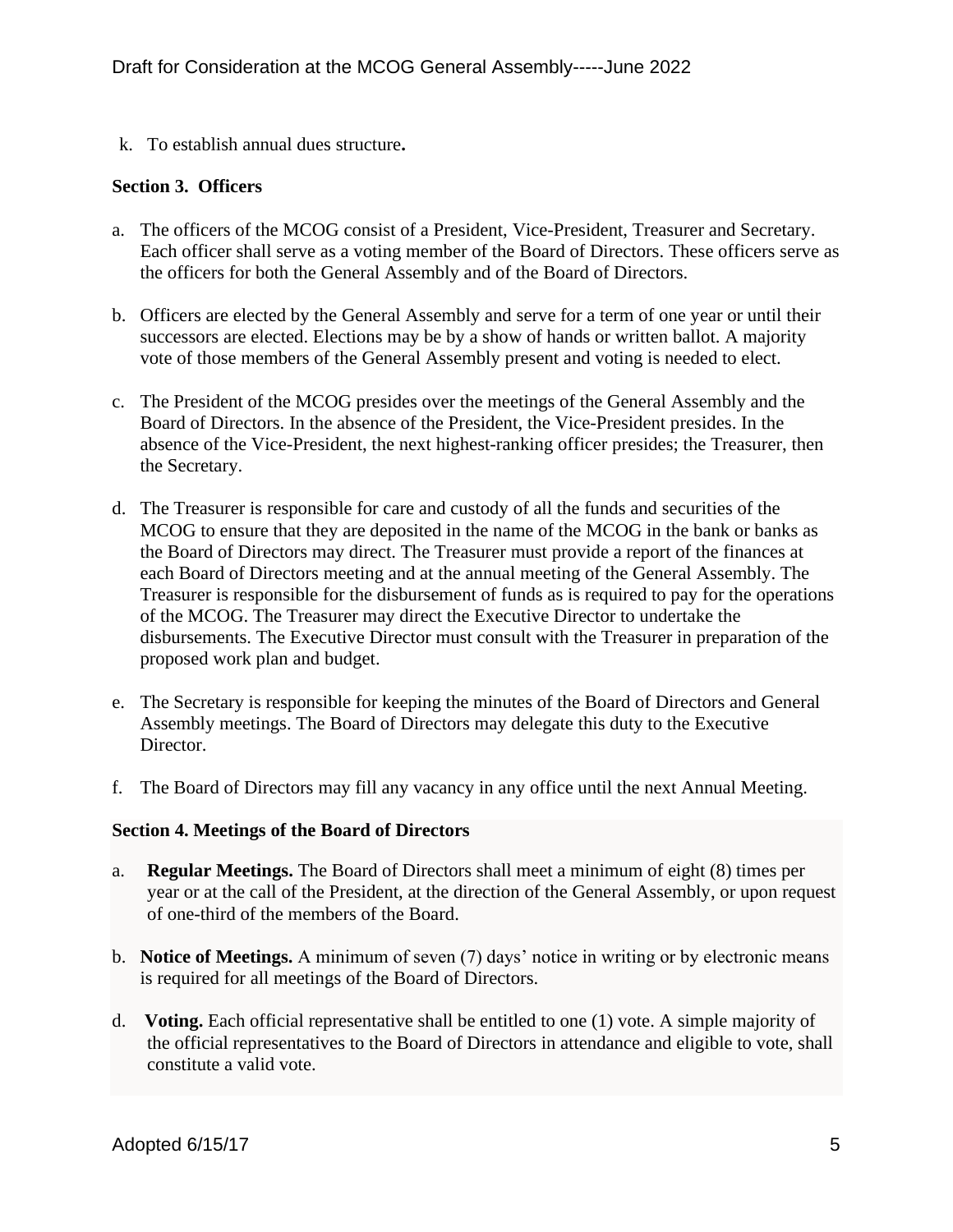e. **Quorum.** A majority of the members of the Board of Directors shall constitute a quorum for the transaction of business by the Board of Directors.

In the absence of a quorum and if the members present find that an emergency exists, they may vote on an item they determine necessary to address the emergency. The Executive Director immediately shall poll the absent members and record their votes on that item. If a majority of the members of the Board of Directors vote in the affirmative, either directly or by way of the poll, that item is adopted. The Executive Director shall record the vote and include a record in the minutes of the meeting as appropriate.

f. **Meeting Attendance.** Meeting attendance is important for the management of the organization. All Directors are expected to attend all Board meetings. If a director cannot attend a meeting it is his or her responsibility to notify the President or the Executive Director of their absence before the meeting date. If a director has two un-notified absences in a row or three notified absences in a row or the director misses one-half of the board meetings in a twelve-month period then an attendance problem is recognized and referred to the Board President for review and potential action, which may include termination from the Board.

# **ARTICLE VIII: STAFF**

**Section 1. Executive Director** The Executive Director is in charge of the office and the hiring, supervision and all other personnel function with the organization's staff and contractual staff; directs the activities outlined in the annual work plan and budget; is in charge of general correspondence; receives all funds of the MCOG; prepares the annual work plan and budget, including estimates of revenues and expenditures for the fiscal year; keeps accounts which are open for inspection by the Board of Directors and General Assembly; and performs such other duties as the Board of Directors may assign. The Executive Director is authorized to bind the corporation as directed by the Board of Directors in adopted annual work plans, budgets or specific resolutions.

## **Section 2. Other Staff**

- a. Other staff may consist of personnel, either employed or on a contractual basis, in positions established by the Board of Directors.
- b. No employee of the MCOG may be a member of the General Assembly.

## **Section 3. Personnel Management**

- a. The Executive Director shall be responsible for the hiring, supervision and all other personnel functions with regards to the organizations' staff and contractors.
- b. The Officers shall be responsible for hiring, supervision and all other personnel functions with regards to the Executive Director.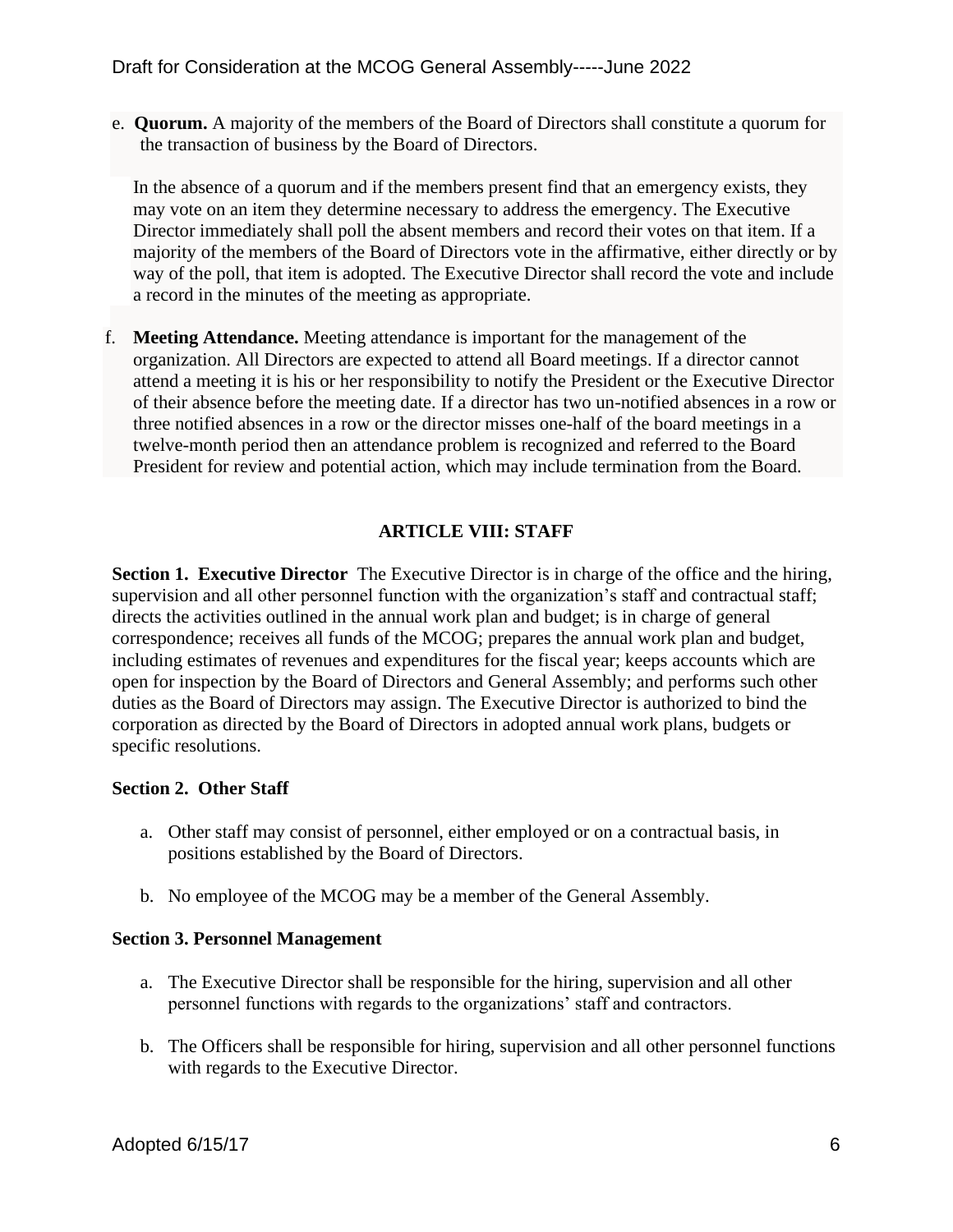- c. When the Executive Director position becomes vacant, the Officers shall proceed in the following manner:
	- 1. The Officers shall appoint an ad hoc committee, consisting of the President of the Board of Directors (who shall also serve as the chair of the hiring committee), one member of the staff, two representatives of member local governments, and one expert in regional planning and economic development from outside the organization.
	- 2. The hiring committee will update the Executive Director job description, create a job advertisement, create a question protocol for interviews, and advertise the position. Responses will be received by the hiring committee chair through an address separate from that of the organization.
	- 3. The hiring committee will conduct interviews and select one to three finalists to visit the area. The finalists will be interviewed by the hiring committee, the Officers and any others that the hiring committee feels would be useful.
	- 4. The hiring committee will present its final recommendation to the Board of Directors. The Board will make the decision about who will be offered the position. The President of the Board of Directors will be authorized to conduct negotiations with the selected candidate about salary, benefits and working conditions.

# **ARTICLE IX: FINANCES**

## **Section 1. Funds**

Funds which accrue to the MCOG for its use in furthering its aims and purposes are controlled, disbursed, and accounted for in a manner prescribed by these Bylaws and the Board of Directors, the General Assembly, and 30-A MRSA Section 2316 and 2325 and as may be subsequently amended.

## **Section 2. Fiscal Year**

The fiscal year of the MCOG is July 1 to June 30.

#### **Section 3. Bonds**

The Treasurer and the Executive Director may be bonded for the faithful performance of their duties in the sum and with such sureties as the Board of Directors may require and approve. The cost of the bonds shall be paid for by the MCOG.

## **Section 4. Prohibition against Inurement and Private Gain**

No individual representative, including officers shall receive any pay, compensation, or benefit from MCOG directly or indirectly. Similarly, no Director, officer, committee member, or employee of, or any person connected with, MCOG, or any other private individual, shall receive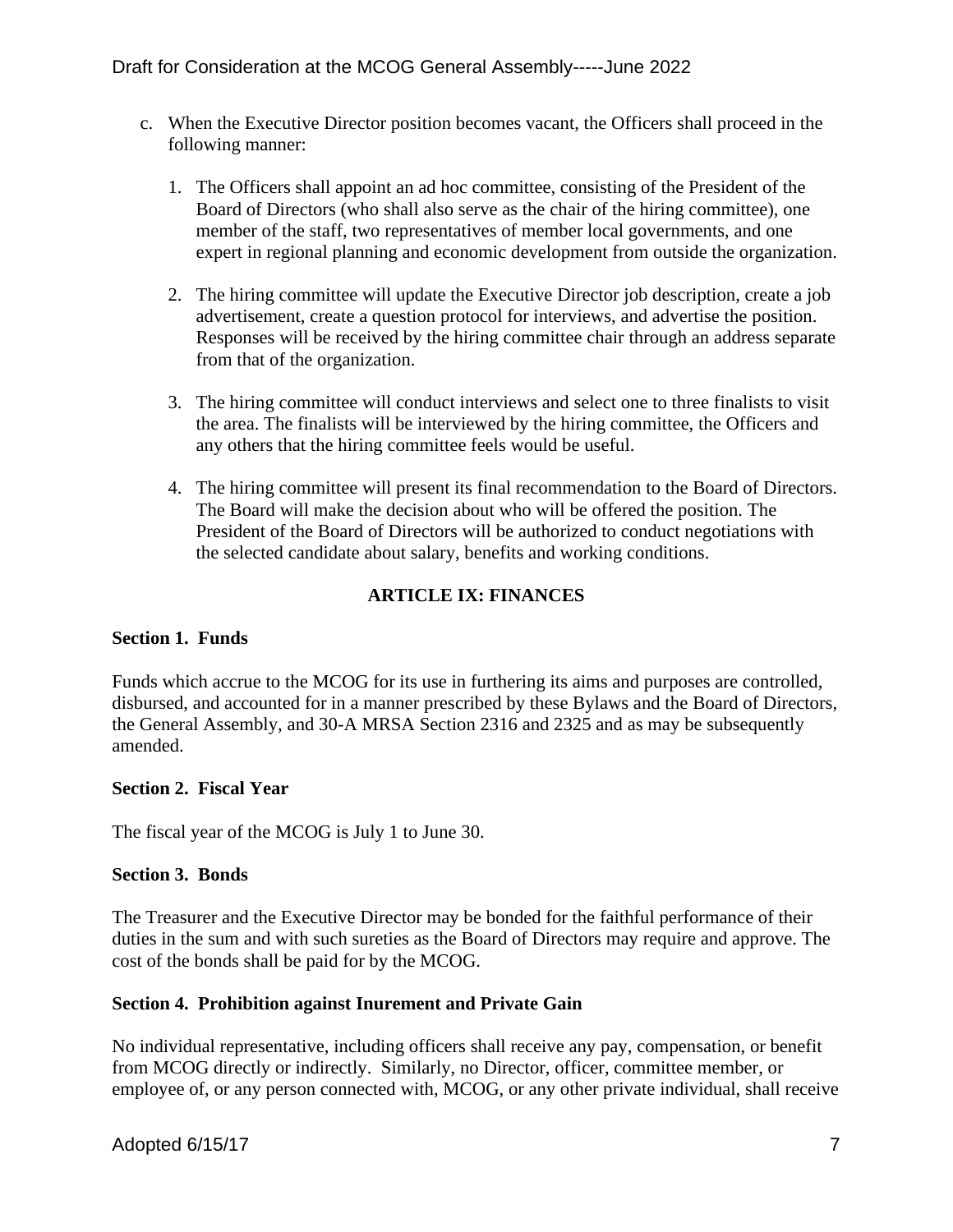at any time any of the net earnings or pecuniary profit from the operations of MCOG, provided that this shall not prevent the payment to any such person of such reasonable compensation and reimbursement of expenses as shall be fixed by the Board of Directors for services rendered to or for MCOG in effecting any of its purposes; and no such person or persons shall be entitled to share in the distribution of any of the corporate assets upon the dissolution of MCOG. Any director, officer, employee, committee member, or agent of MCOG may be interested directly or indirectly in any contract relating to the operation of MCOG, and may freely make contracts, enter transactions or otherwise act on behalf of the MCOG notwithstanding that such person may also be acting for himself or herself or for a third party in so doing; provided, however, that any such contract or transaction shall be at arm's length and be in compliance with the requirements of this Article. This by-law does not however, prohibit reimbursement to representatives for incidental expenses authorized by the Board of Directors and necessarily incurred in the business of the corporation.

# **ARTICLE X: COMMITTEES**

# **Section 1. Executive Committee:**

- a. The Executive Committee shall consist of the officers of MCOG listed in Article VII Section 3 of these Bylaws.
- b. The Board of Directors may delegate to such Executive Committee all the authority of the Board of Directors, except that the Executive Committee shall have no authority to remove such committee, elect officers, amend the Articles of Incorporation, adopt a plan of merger of consolidation, amend these Bylaws, enter into any transaction or activity which it knows to be contrary to the express wishes of the Board of Directors. All actions of the Executive Committee shall be reported to the Board of Directors.

## **Section 2. Nominating Committee:**

- a. The Nominating Committee consisting of up to five members of the General Assembly must be appointed by the Executive Committee at its regular meeting in March.
- b. The Nominating Committee must present a slate of Officers and Board of Directors members to be voted on at the annual meeting of the General Assembly. They may recommend more than one person for any office and they must take into consideration geographic distribution of nominees. Consent to serve must be obtained from all nominees before nominations are made. Additional nominations may be made from the floor by members of the General Assembly at the annual meeting.

# **Section 3. Loan Committee**

a. The Loan Committee provides an independent forum for action upon loan applications. The Committee also monitors the current loan portfolio within guidelines, parameters and procedures that have been adopted by the Board of Directors.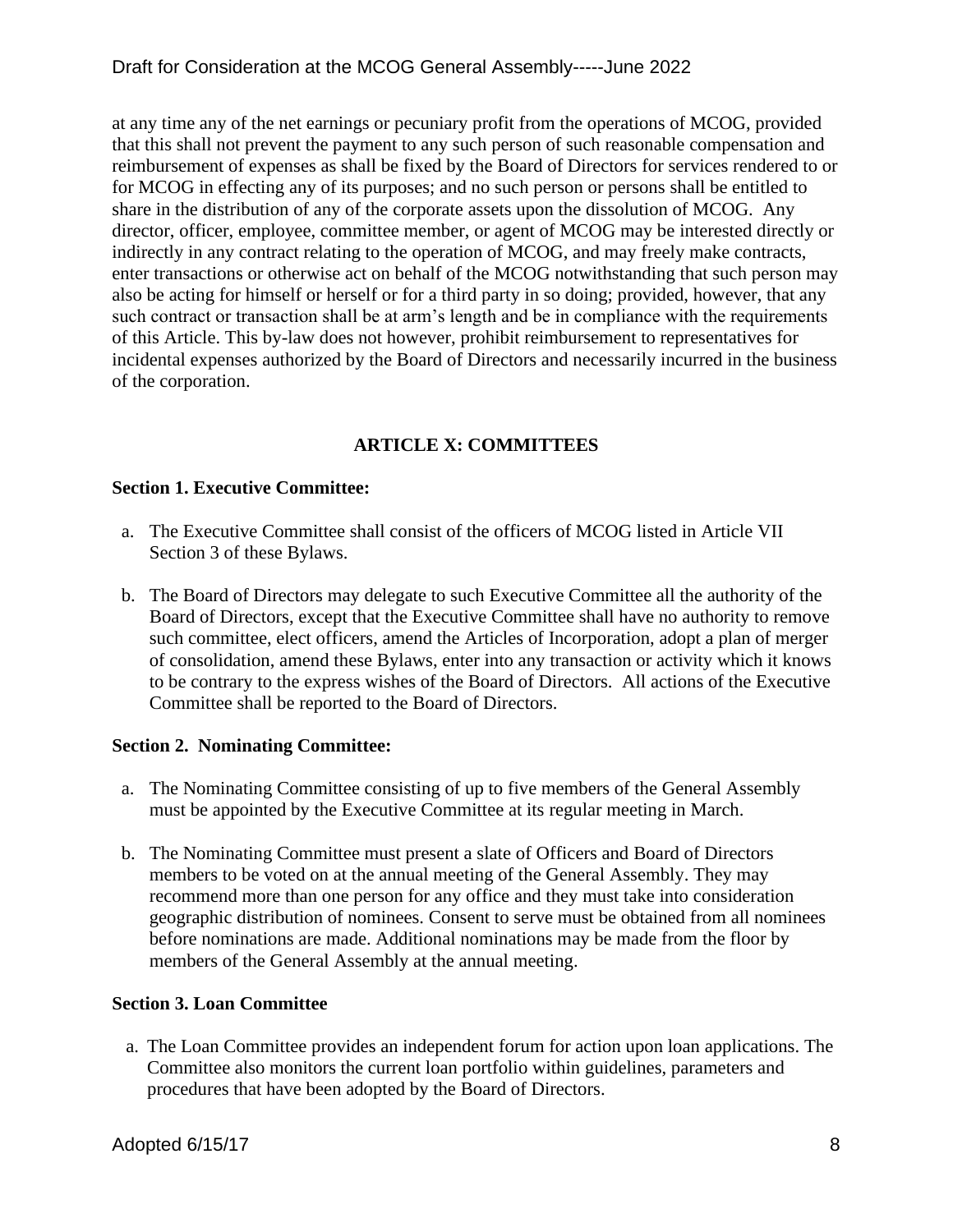- b. The Loan Committee members shall be appointed by the Board of Directors.
- c. The Loan Committee shall consist of at least nine members, who shall broadly represent the following areas of expertise: business development, real estate, banking, financial management, law, municipal government, and local business.
- d. The Loan Committee shall act by providing recommendations to the Board of Directors for action unless specifically authorized to act by Board of Directors resolution. A Chair and Vice-Chair and other members of the committee shall be nominated by the committee.

#### **Section 4. Midcoast Economic Development District ("MCEDD") Committee**

- a. The MCEDD Committee provides independent support and oversight of the development and recommendation (to the MCOG Board of directors) for the Annual and Five Year Comprehensive Economic Development Strategy (CEDS) program, in conformance with the standards outlined by the Economic Development Administration (EDA).
- b. The MCEDD members shall be appointed by the Board of Directors in accordance to the rules and guidelines for membership provided in this Section 4 of Article X.
- c. Membership. The MCEDD Committee shall consist of, at a minimum of 15 members. Membership may include:
	- a. Members from the MCOG Loan committee
	- b. Members from the MCOG Board of directors
	- c. Members drawn from the regional community, including:
		- i. Primary employers
		- ii. Chambers of commerce
		- iii. Private individuals representing the business community
		- iv. Non-profits involved in economic development activities
		- v. Training and education institutions critical to furthering regional economic opportunity
		- vi. The Cumberland County Workforce Development Board
- d. Development of the CEDS. The MCEDD Committee shall have the responsibility developing the 5-year CEDS Planning Document consistent with EDA regulations. The committee shall also be responsible for annual updates, or other modifications as made necessary by changing circumstances.
	- i. The Five-year and Annual CEDs program shall be presented to the MCOG Board of Directors for approval and dissemination.

#### **Section 5. Other Committees**

The Executive Committee may create other committees to study and make recommendations on issues affecting the region with respect to such matters as land use, capital improvements,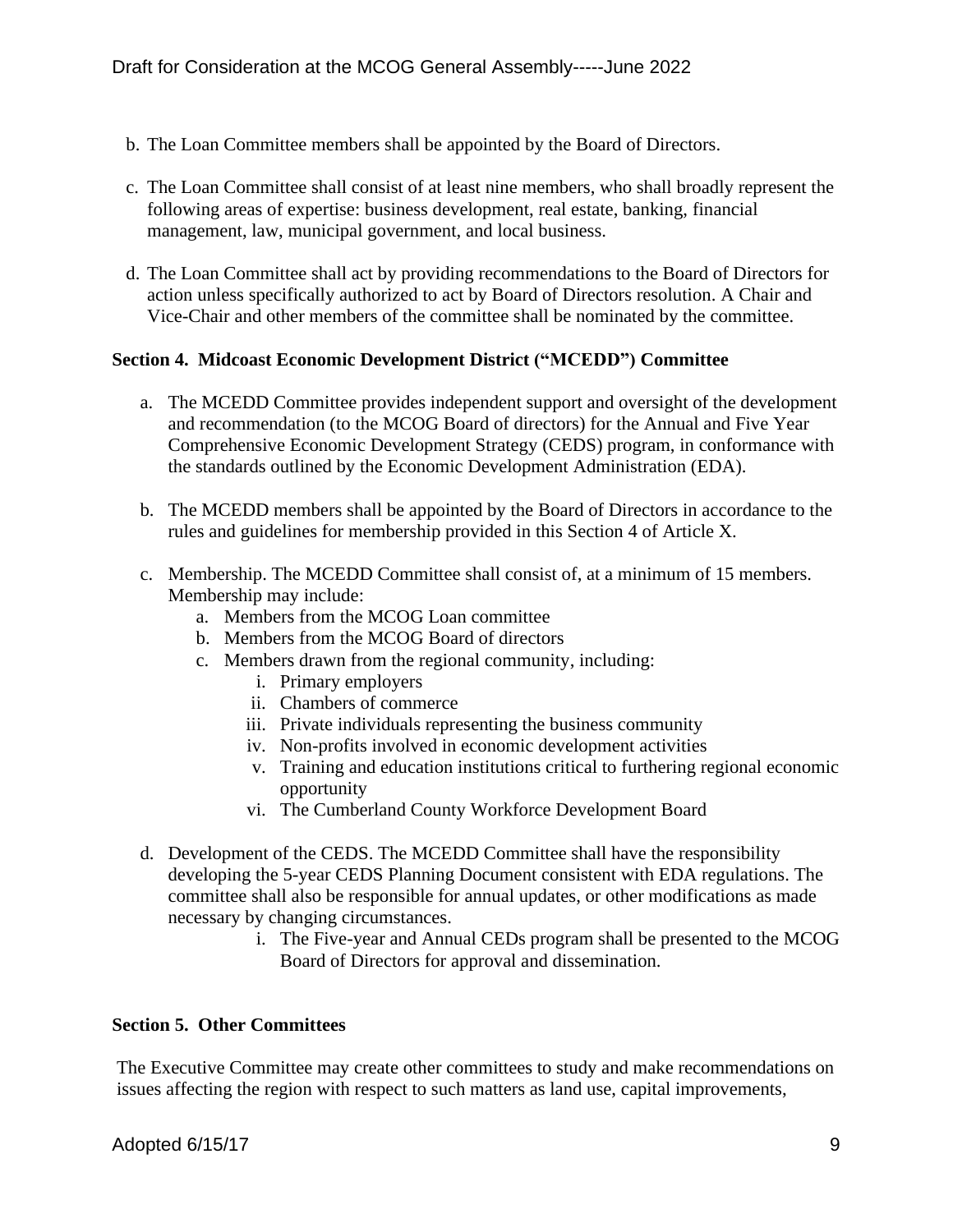natural resources, intergovernmental relations, solid waste and recycling management coordination of public services, and internal organization.

# **ARTICLE XI AMENDMENTS**

These Bylaws and the Articles of Incorporation may be amended by a two-thirds vote of the members present and voting at the annual or special meeting of the General Assembly, provided the proposed amendment is sent with the written notice of the meeting to each member.

# **ARTICLE XII MISCELLANEOUS**

**Section 1. Annual Reports:** The President, Executive Director, Treasurer and Secretary must prepare annual reports which are included in the Annual Report of the MCOG and are presented at the annual meeting of the General Assembly.

**Section 2. Regional Cooperation:** MCOG may join with other regional councils**,** State Regional Planning and Development Districts and Federal Economic Development Districts, or other like organizations to promote regional interests within the State of Maine, New England and the Nation. The President of MCOG may appoint representatives to such organizations.

## **Section 3. Termination**

- a. In the event the General Assembly or Board of Directors determines by vote that it is necessary to dissolve the MCOG, the Board of Directors may adopt a resolution to such effect which must be submitted to the legislative bodies of the member municipalities and the Board of County Commissioners of member counties.
- b. Termination of the MCOG requires the affirmative vote on a resolution to terminate and dissolve the MCOG by two-thirds of the member municipalities.
- c. If terminated and dissolved none of the corporation's assets shall inure to the benefit of any private individual, including officers and representatives. Upon settling the debts, liabilities and obligations of the corporation, the remaining assets must be divided proportionately among the member municipalities on the basis of their state valuation and among one or more organizations organized and operated exclusively for such purposes as shall then qualify as an exempt organization under Section 501 (c) (3) of the Internal Revenue Code of 1986, as amended, that have legal right to corporate assets.

## **Section 4. Saving Clause**

If any portion of these bylaws is found to be contrary to law, it does not invalidate other portions.

Bylaws History: Originally adopted: Amended: Amended:

Adopted 6/15/17 10